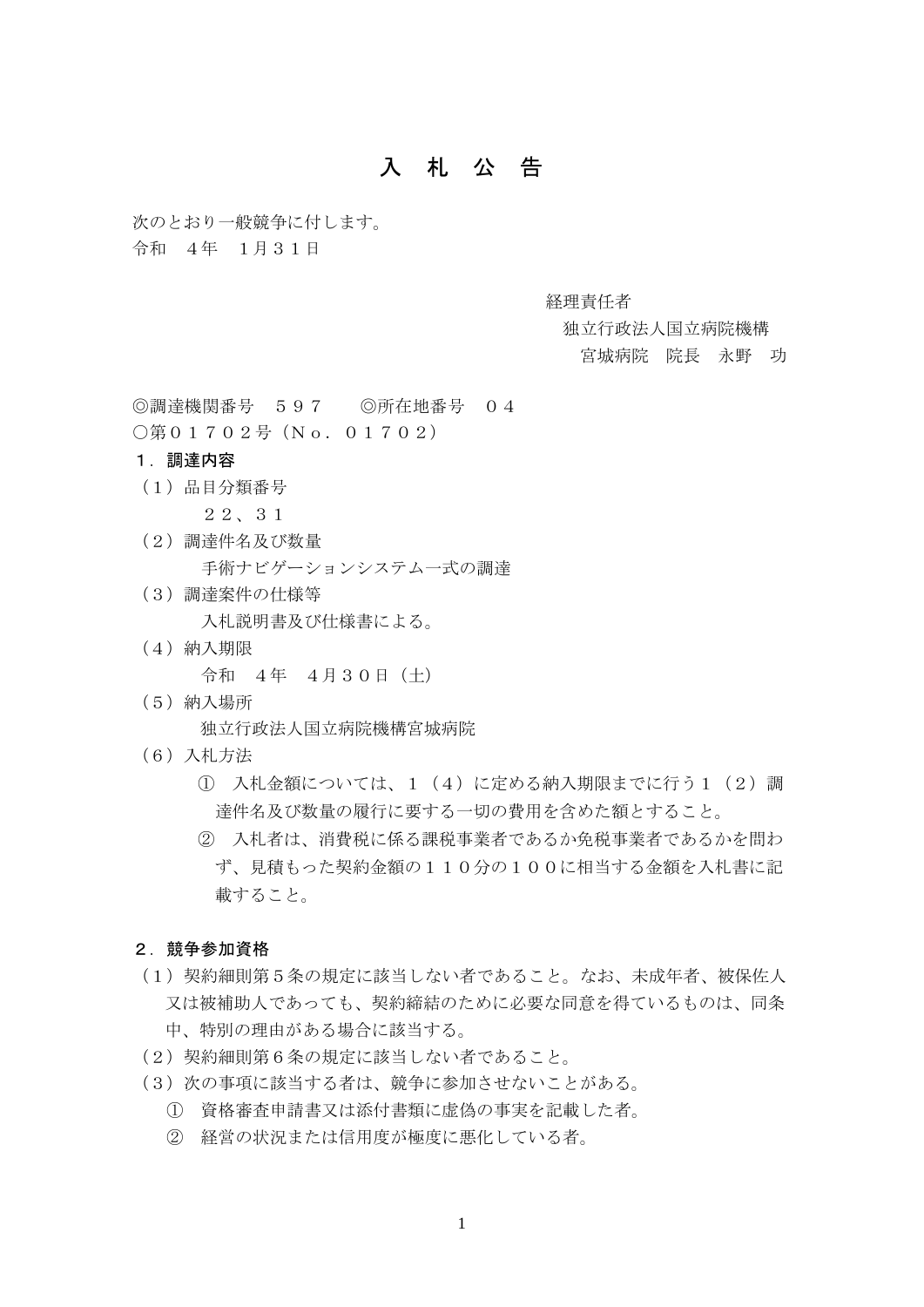(4)厚生労働省競争参加資格(全省庁統一資格)「物品の販売」のA、B又はCの 等級に格付され、東北地域の競争参加資格を有する者であること。

 なお、当該競争参加資格については、令和 3年3月31日付け号外政府調達 第60号の官報の競争参加者の資格に関する公示の別表に掲げる申請受付窓口に おいて随時受け付けている。

(5)契約細則第4条の規定に基づき、経理責任者が定める資格を有する者であるこ と。

①高度管理医療機器等販売業許可証

#### 3.入札書の提出場所等

(1)入札書の提出場所、契約条項を示す場所、入札説明書の交付場所及び問い合わ せ先

 〒989-2202 宮城県亘理郡山元町高瀬字合戦原100番地 独立行政法人国立病院機構宮城病院 事務部 企画課 契約係長 川村 巧 電話:0223-37-1131 内線:2223、8072

(2)入札説明書の交付方法

3 (1)の場所にて交付する。

(3)入札書等の受領期限

令和 4年 3月22日(火)17時00分

(4)開札の日時及び場所 令和 4年 3月23日(水)11時00分 院内小会議室

## 4.その他

(1)契約手続において使用する言語及び通貨

日本語及び日本国通貨

(2)入札保証金及び契約保証金

免除

(3)入札者に要求される事項

この一般競争に参加を希望する者は、封印した入札書に2 (3)及び(4) の証明となるものを添付して入札書等の受領期限までに提出しなければならな い。入札者は、経理責任者から当該書類に関し説明を求められた場合は、それ に応じなければならない。

(4)入札の無効

 本公告に示した競争参加資格のない者の提出した入札書、入札者に求められ る義務を履行しなかった者の提出した入札書は無効とする。

(5)契約書作成の要否